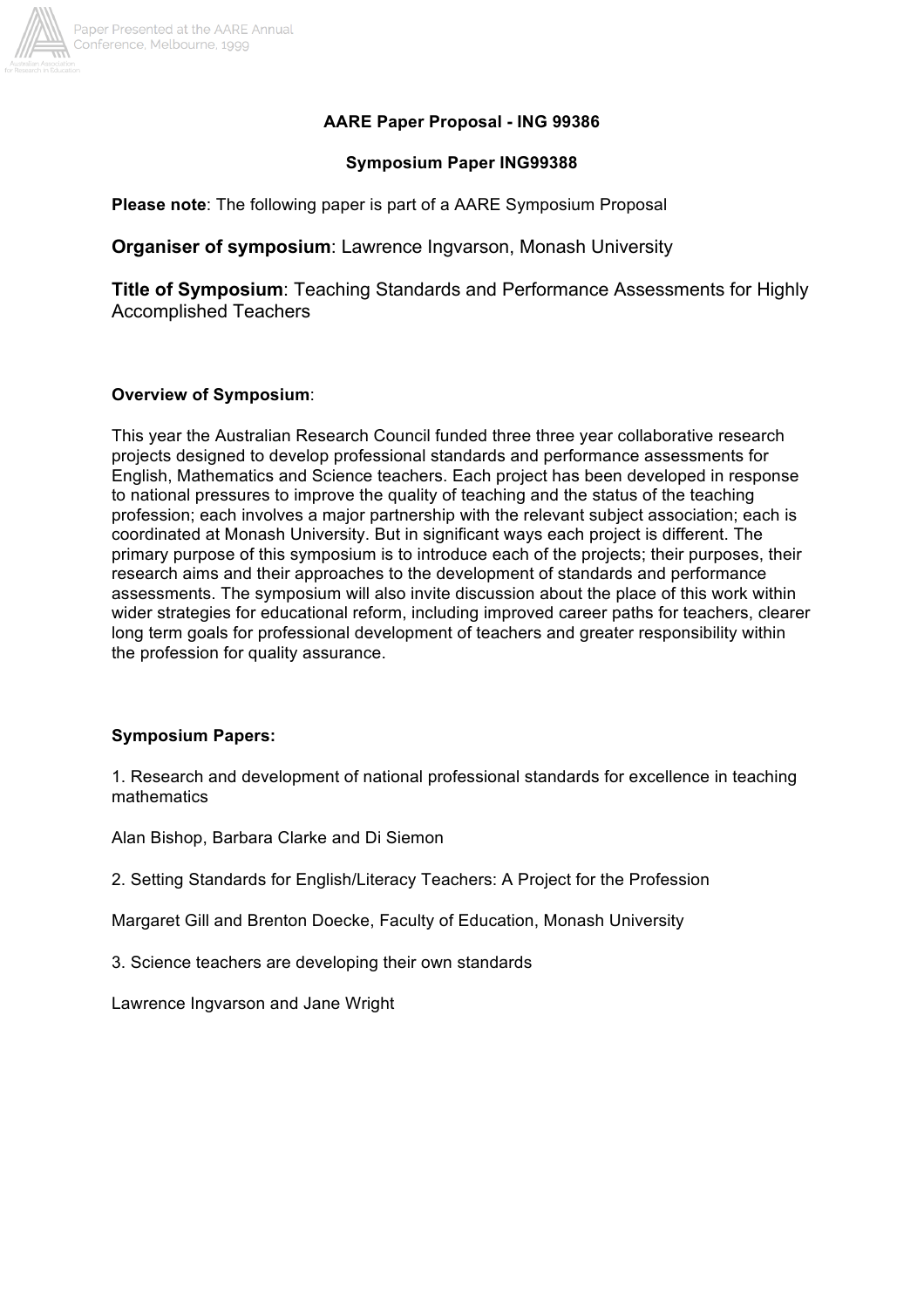

### **SCIENCE TEACHERS ARE DEVELOPING THEIR OWN STANDARDS**

Lawrence Ingvarson and Jane Wright

The Australian Science Teachers Association (ASTA) has embarked on a three year collaborative research project with Monash University to develop standards for highly accomplished science teaching and methods for assessing whether teachers have attained those standards. The project is jointly funded by the Australian Research Council (ARC) and ASTA. The long term goal of the project is to lay the ground work for a national voluntary system for giving professional certification to excellent science teachers. The aim of this paper is to provide an outline of the project and to raise issues related to the introduction of a national certification system to enhance professional recognition in teaching

### **Background**

The ASTA professional teaching standards project is the latest stage in a process that began back in the early 1990s, when ASTA Council first discussed whether the Association should get involved in developing teaching standards. Teachers will remember the flurry of ill-conceived and incompetent attempts across Australia back then to develop generic criteria for assessing applicants for Advanced Skills Teacher (AST) positions. Employing authorities and unions dominated the process. Standards for the AST classification varied widely from one school system to the next. Teacher associations like ASTA were not invited to the party, so the standards said nothing, for example, about what an Advanced Skills *Science* Teacher should know and be able to do.

Because the process was dominated by short term industrial and political priorities, there was little expertise or commitment to rigour or validity in developing the standards and methods for assessing teacher performance. As a result, the AST appellation rapidly lost respect among teachers. And this splendid idea for placing more value on good teaching became a ironic joke when ASTs became so overloaded with extra administrative jobs that most were forced to give less attention to their preparation and their teaching.

There was no doubt in the minds of ASTA Council members back then that the primary responsibility for developing standards for good science teaching should rest with the teaching profession itself. This should not be taken to mean they believed unions and education authorities should not be involved. But we learned from the AST experience that the industrial relations setting is not a suitable place to do the hard, long term thinking about teaching and learning that must underpin the development of valid and challenging teaching standards. These standards must articulate deep educational values and give young teachers a clear direction in which to develop over the first ten to fifteen years of their careers. New settings were needed outside the fray – stable settings in which all stakeholders and people with relevant experience could concentrate on talking about quality teaching and learning. The ASTA project aims to create such new settings for the development of teaching standards.

Just as important, perhaps more so, was the validity of the methods used to assess AST applicants for career progression. These methods had to be radically rethought. Interviews by poorly trained school-based panels were used, for example, to assess teachers for AST status. While interviews might be suitable for selecting people for future jobs, research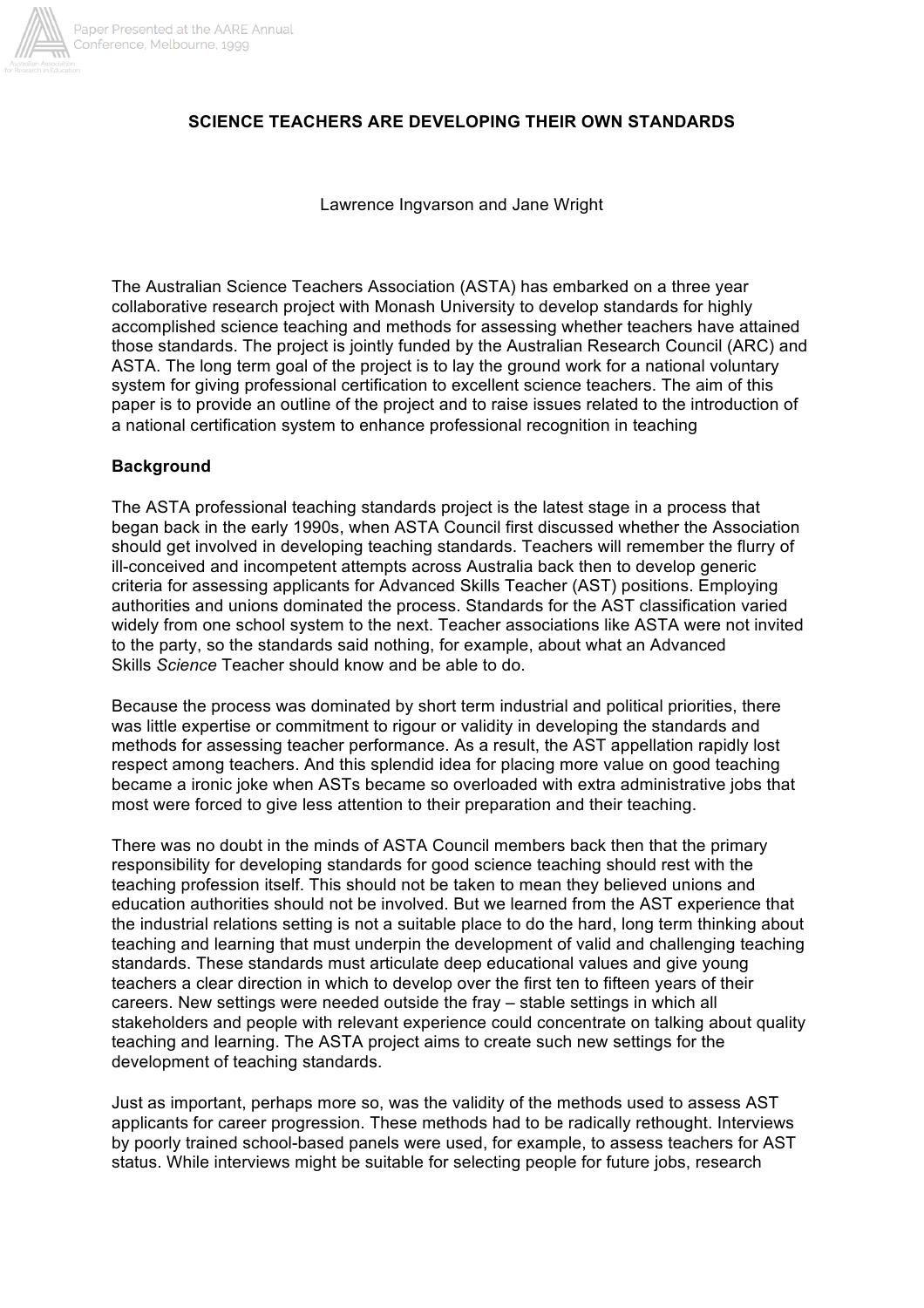

evidence indicates they are hopelessly unreliable and invalid for assessing whether practitioners have reached high levels of performance in their particular specialist fields.

One of the core purposes of the present ARC project will be to develop more subtle processes for assessing the performance of good *science* teachers: processes that probe the *subject-specific nature* of what good science teachers know and do; processes that call for the kind of *judgment* that only expert science teachers can make; and processes that promote teachers' professional development as *a direct result of undertaking them*.

#### **Recent activity in the development of teaching standards**

Since the Advanced Skills Teacher days, there has been increasing activity around the development of teaching standards across all states and territories. A National Framework for Beginning Teachers was developed by the National Project on the Quality of Teaching and Learning (NPQTL, 1996). The Queensland Education Department has established a Centre for Teaching Excellence to develop standards as a guide for professional development. WA has a similar body. Victoria now has a body misleadingly called the Standards Council for the Teaching Profession (as its standards apply only to state school teachers, and are designed primarily to be used by school managers in the conduct of their staff management responsibilities). The NSW Department put out a report last October called, *Toward Identifying Professional Standards for NSW Schools.*

Until now, most of this standards development work has been done by state education departments and state government agencies, not teachers' own subject associations or unions. Because its main audience is school managers, this work has concentrated on defining generic standards for the purposes of personnel decisions such as dismissal, annual appraisals for salary increments (as in Victoria) or selection for administrative jobs outside the classroom.

One of the odd things about teaching is that it is the only profession where state governments feel they have the right to initiate and control the development of standards for professional practice - with scarcely a blush at the presumption that they have more expertise than practitioners. Why do they do this? Why do state governments act in such a paternalistic way toward the teaching profession? Perhaps it is a legacy of over 100 years of centralised state education department bureaucratic thinking that some people still can not shake off, even when the world has moved on.

The promotion of self-governing schools in a stringent financial context, for example, surely calls for the development of teaching standards by a strong, accountable, self-governing profession. School managers may come under increasing pressure to compromise on conditions necessary to attract and retain quality teachers. They may also be pressed to allocate teachers to areas of teaching shortage outside their training and expertise. Markets can not and will not provide professional leadership in the interests of the public in these situations. Who will be held accountable when schools in less advantaged areas are unable to employ teachers who are appropriately qualified in science and well trained to teach it? Equity in education is fundamentally about ensuring every student has a quality teacher, well educated in their subject area and well trained to teach it.

No matter what reasons lie behind state paternalism with respect to standards for teaching, it is a counter-productive strategy not to recognise that responsibility for quality practice must be a shared responsibility between a profession and government. It is now a truism that government can not mandate what matters so far as quality teaching is concerned. Responsibility helps a profession to grow up – to grow up in the sense of accepting a responsibility to define standards for good practice and to hold colleagues accountable for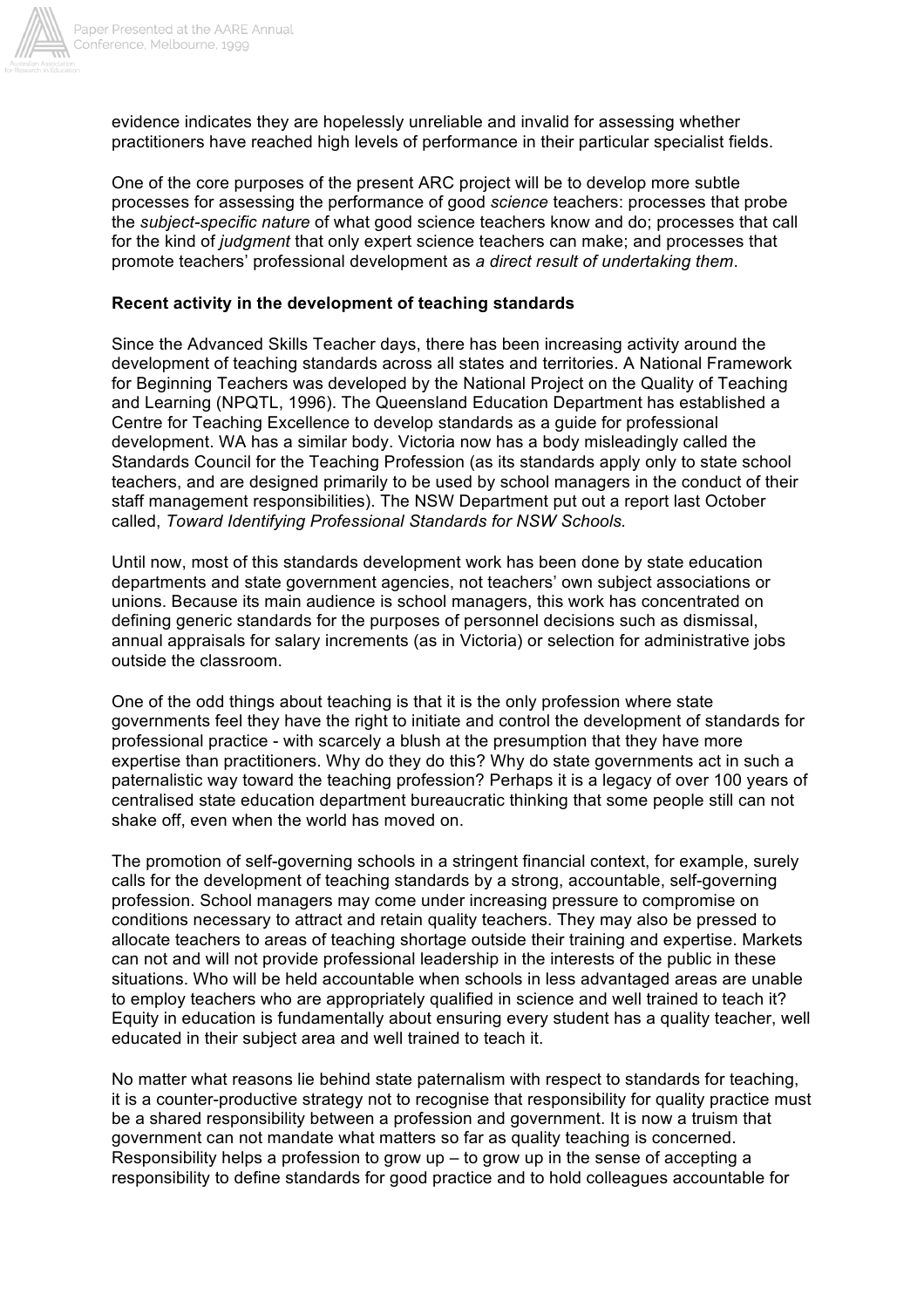

using them. The days of accepting that each teacher should be free to "do their own thing" without reference to professional norms are over. The days of accepting that employers can redeploy inadequately qualified people to teach science should be over also.

Things are changing though. Dr Kemp the Commonwealth Minister for Education has strongly advocated that teachers should play a stronger role in articulating their own standards and promoting excellence in teaching (1996). And the main recommendation in *A Class Act*, the report of the 1998 Senate Inquiry into the Status of Teachers, stated that the Commonwealth Government should:

facilitate the development of a national professional teaching standards and registration body to have the responsibility, authority and resources to develop and maintain standards of professional practice. The body should work closely with State governments and peak teaching organisations.

A key function of this body would be the certification of teachers who had "attained advanced standing in the profession". A central aim of the ASTA standards project is to support these national trends to strengthen the role of teacher organisations in professional issues related to the quality of teaching and learning.

Where education authorities have delegated responsibility for decisions about who should join and who should stay in their profession, teachers have shown themselves to be more rigorous than administrators in making. When US teachers, for example, were asked by the National Board for Professional Teaching Standards to set standards for National Board certification, their standards proved to be very high indeed, such that only one third of applicants gained National Board certification in the first few years. They cared deeply about who gained the right to say they were National Board certified teachers. We hope ASTA members will come to feel the same way about national certification in Australia.

Four of the largest subject associations in Australia have now committed themselves to developing their own professional standards and performance assessments. It is too early to say, but perhaps this represents a critical mass that will eventually lead to a truly national professional body for teachers, embracing, of course, employer and union stakeholders as well. Its functions would stand outside, but complement, the role of industrial relations in making determinations about pay systems career structures and working conditions.

## **THE ASTA STANDARDS PROJECT**

ASTA took the lead among teacher associations in Australia and commissioned its own study of the latest developments internationally in the development of teaching standards back in 1994 (Ingvarson, 1995). After that study, ASTA Council made a firm commitment to seek funding to support a national effort to develop its own professional standards.

This responsibility was not handed to ASTA on a plate. It has been hard won, and there is as yet no guarantee that education authorities will recognise a certification system managed by an independent professional body, as argued for in *A Class Act*. There has been difficulty in developing a national view on curriculum standards for students in Australia. It seems likely that there will be even greater difficulty in gaining acceptance for the idea of national standards for teaching even though, by definition, *professional* standards can not be specific to particular employing authorities, or schools.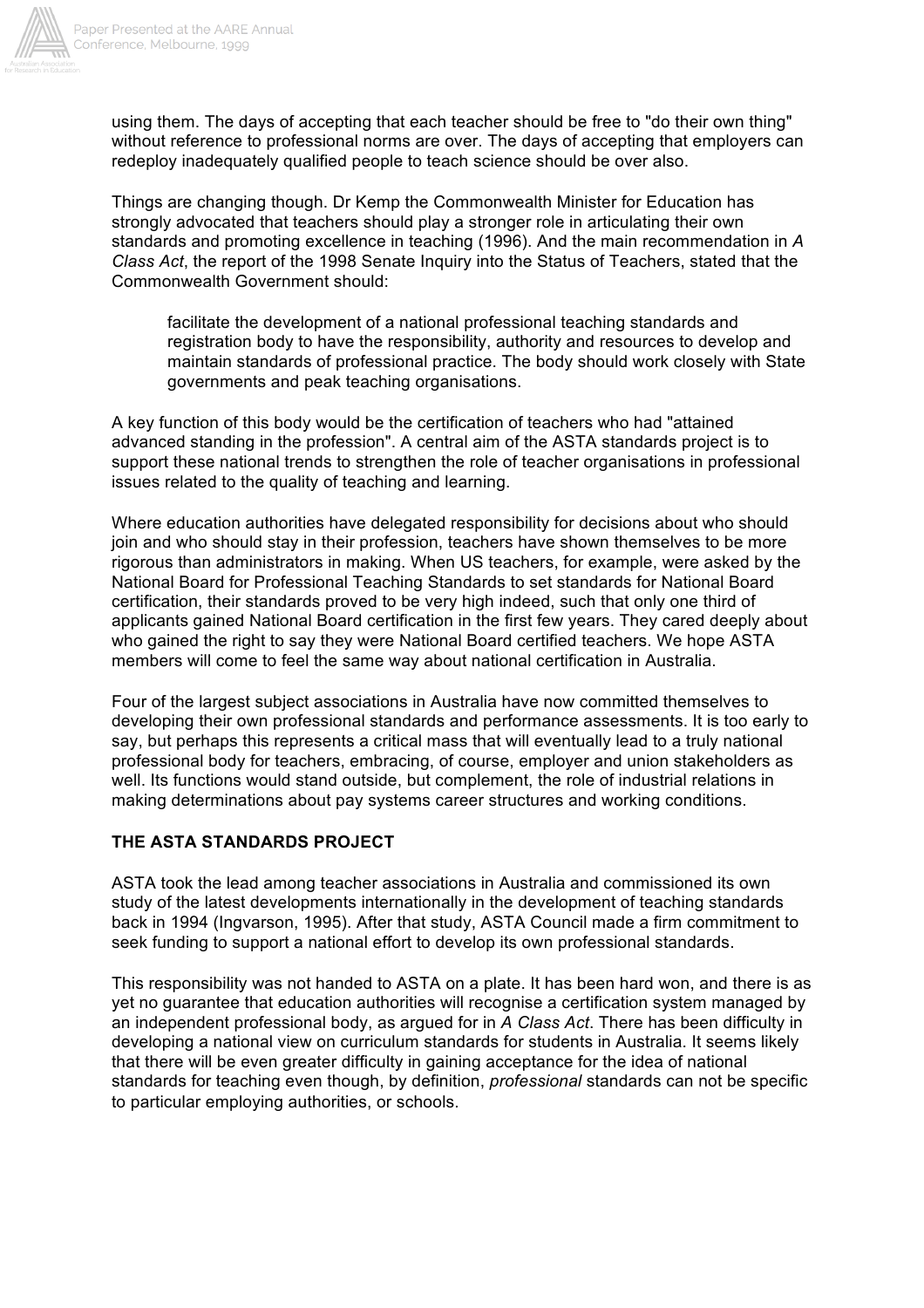

# **Aim of the Project**

The aim of the ASTA/Monash Project is to develop a national voluntary system to provide professional certification to teachers whose practice has attained high standards set by the profession. Certification is an endorsement or guarantee that a teacher can teach in ways conducive to high quality student learning. It is based on assessment of performance; it is not an academic qualification. Certification is available to all teachers; it is not specific to particular employing authorities. It is portable; it belongs to the person. It is envisaged that certification would be awarded by a, yet to be established, national, independent professional body embracing all education stakeholders.

In brief, the main research aims of the project are to:

- 1. Develop and validate standards for highly accomplished teaching of science in primary and secondary schools;
- 2. Develop and validate methods for assessing the performance of highly accomplished teachers of science; and
- 3. Build understanding and support nationally for the project among education and school authorities who will determine whether national certification is recognised by states and school systems. To facilitate this process, a national reference group comprising employing authority and union representatives will be formed.

*Standards* as defined here are not competencies or criteria derived from some kind of breakdown of a job into its component parts, with checklists of indicators. They are based on values and research, not the deconstruction of competence. National training bodies such as the Qualification and Curriculum Authority in the UK now recognise the limitations of competence models when it comes to professions such as teaching, medicine and caring professions. These models usually omit key areas of competence such as values. They have problems in the specification of higher level performance and 'higher order skills', such as those necessary to good teaching, and they have difficulty in devising methods for assessing performance that integrate knowledge, skills and values.

The ASTA project will approach science teaching standards as more holistic, yet observable, descriptions of teaching. These descriptions will be founded on a vision *of the kind of science learning we value* as well as relevant research on learning and teaching science. The standards will provide a framework describing *the knowledge, skills and attitudes that teachers need to produce successful learning*. They will aim to capture the essence of effective performance in teaching science.

## **Why do it?**

There are at least three related reasons why teacher associations like ASTA should get involved in a certification system for highly accomplished teachers. The first is to prove its professional credentials; its capacity to provide professional leadership. A body that aspires to professional status should be able to define what it expects its members to be able to know and do. With a set of standards, a professional body increases its legitimacy and earns the right to be taken seriously in national policy formation. With the ability to operate a credible certification system, a profession greatly enhances the contribution it makes to quality assurance and professional development. Standards and certification are powerful ways to regularly redefine the nature of teachers' work and to change public perceptions of teaching as an occupation.

The second is to strengthen ASTA's contribution to the public and the profession through enhancing the quality of science teaching in schools. Certification does this by providing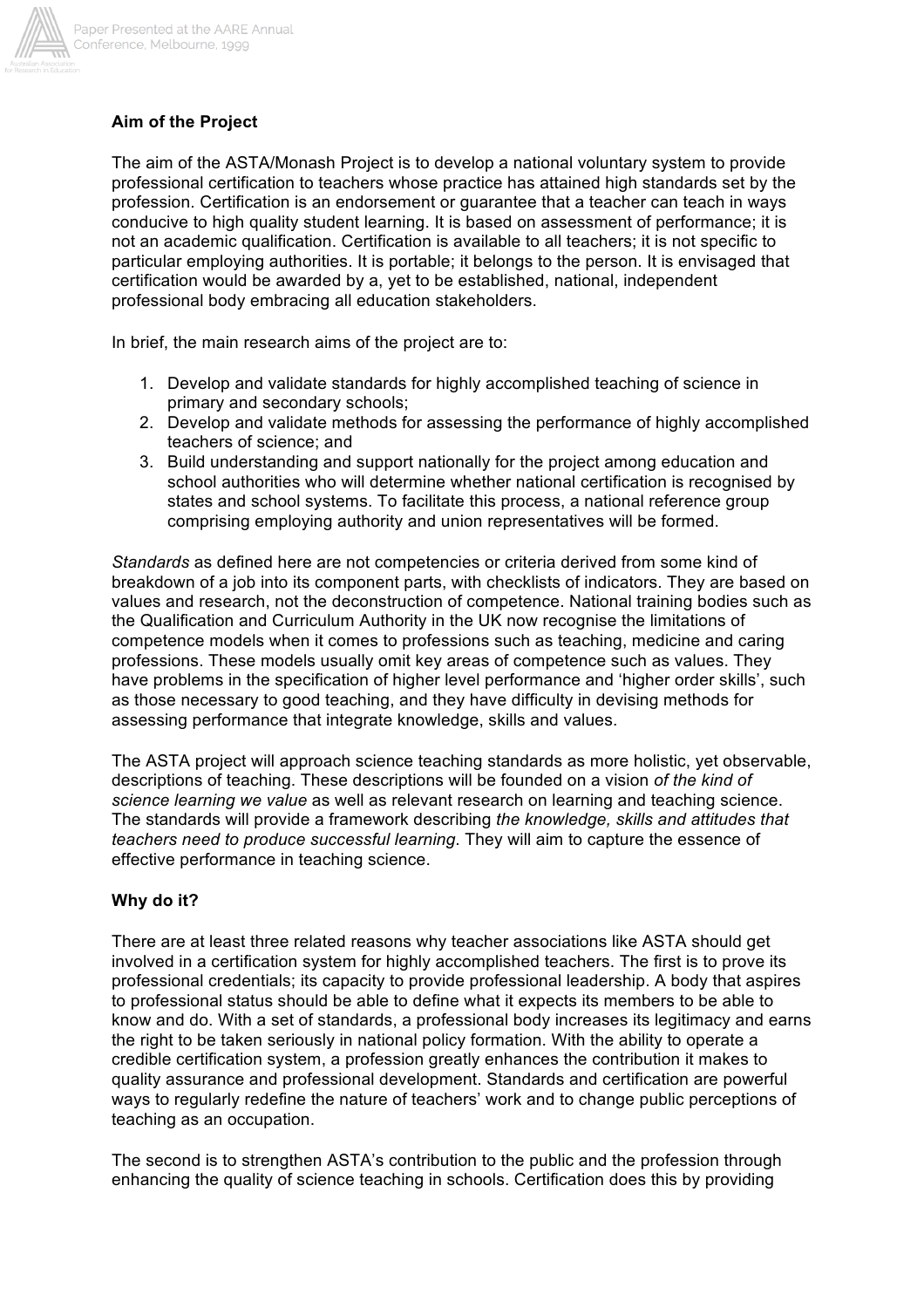

powerful incentives for *all* teachers to engage in long term standards-based professional development planning. Employers who come to trust the reliability of the certification process will provide salary increments and career paths for "certified teachers". Over time employing authorities with lower proportions of profession-certified teachers in their schools may experience pressure to lift their own 'standards' to attract more high quality teachers. Experienced teachers who repeatedly fail to gain certification and, therefore, career advancement may begin to think about leaving teaching.

A third reason is to improve the quality of professional development. Profession-defined teaching standards describe what young teachers should aim to get better at, long term. A *standards-based professional development system* (Ingvarson, 1998b) thereby enables a profession to gain greater control over the goals and methods for the continuing professional development of its members. With teaching standards to aim for, professional development becomes much more than providing short courses to help teachers catch up with the latest change in employer policy. It becomes a long term quest for young teachers to develop their practice toward enduring educational values, such as the promotion of independent thinking and learning skills in their students.

Given these incentives and these challenging professional standards, teachers will inevitably create their own learning infrastructure to help one another develop toward the standards. Teachers applying for National Board certification in the US, for example, devise or seek out myriad ways to meet with fellow applicants to analyse what the standards mean for their practice and to gain feedback on their portfolio entries, their videos, and their students' work. A professionally credible certification system like the NBPTS is also pressing universities to reorient their higher degree programs for on-going professional learning so that their courses relate more directly to teaching standards and the quality of student learning.

Because it can lead to these kinds of initiatives and to higher levels of teacher engagement, a rigorous certification system is just as valuable to governments and employers as it is to the profession. With certification, employers have a valid basis for giving recognition to those teachers who have continued to develop professionally and who prefer a career path based primarily in teaching. Such teachers are as essential to school effectiveness as teachers who prefer to move into administrative jobs, arguably more so. Numerous national and state reports have recognised the need to provide better career paths and salaries that keep expert teachers close to students. A certification system gives a basis on which to do this with some confidence that it will enhance the quality of teaching.

## **The challenge for science teachers**

Developing a certification system depends first on getting better at defining what good science teachers should know and be able to do. This is the heart of the standards development task for ASTA - clarifying what distinguishes highly accomplished science teachers from beginners.

Can science teachers do this? Can members of the science teaching community reach a consensus about high quality science teaching? Can they define what science teachers should get better at? Can they devise standards that allow for teachers to be good in different ways? Can different teaching styles be accommodated within a deeper conception of what counts as quality? Can standards be written in a form that does not force teachers into one mould, and does not privilege one teaching style? These are some of the main research questions for the first phase of the ASTA standards project.

If we get satisfactory answers, the research focus will turn to the problem of assessing teacher performance for professional recognition and advanced certification. The thought of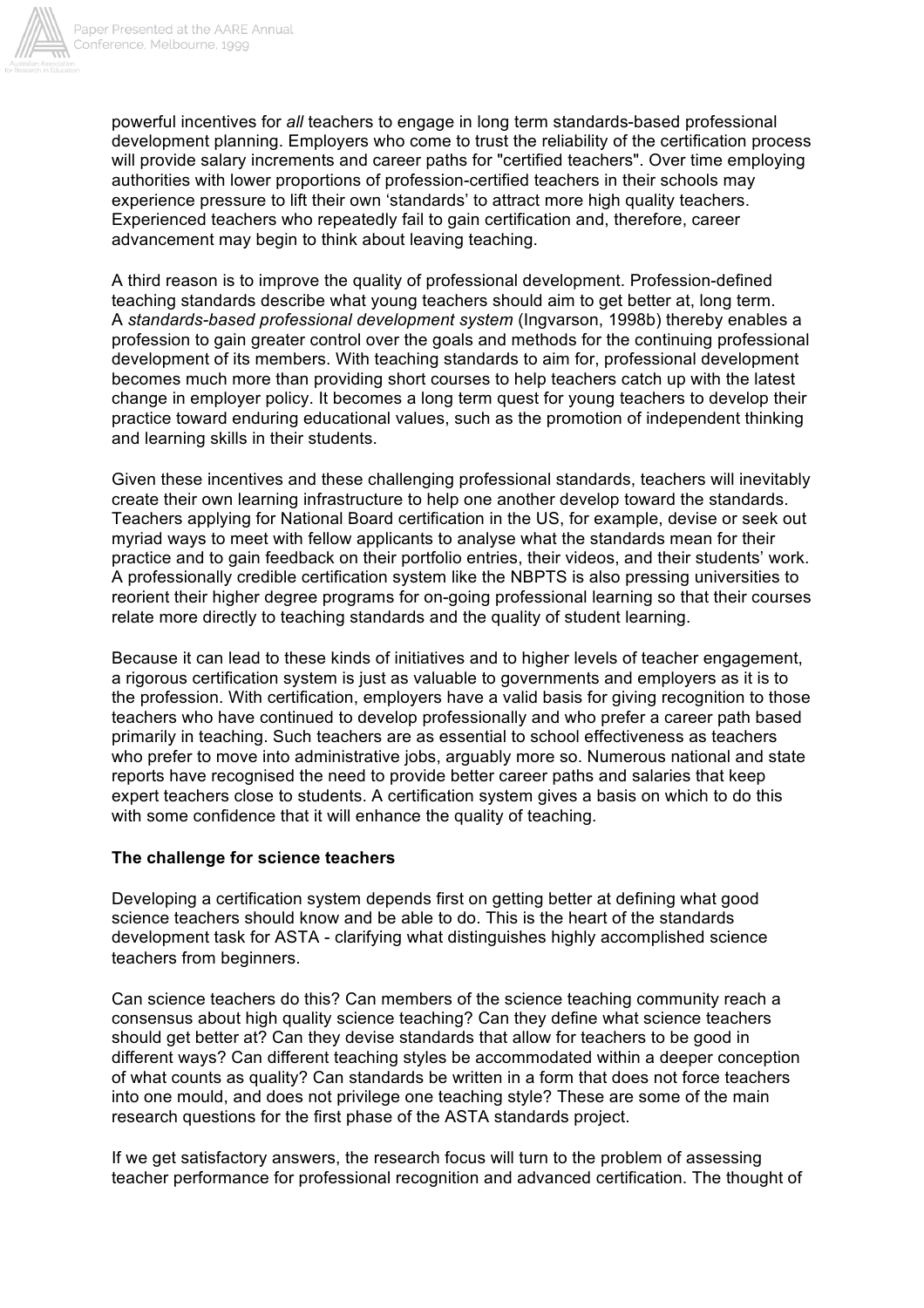

ASTA, or some national professional body with which it may be affiliated, doing this horrifies many teachers at first. However, when asked, "Well, who should develop standards for something like a Master Teacher or an Advanced Skill *Science* Teacher?" science teachers have no doubt that they can and should do it themselves.

Until recently, most members of subject associations have not seen their associations as appropriate bodies for assessing teacher performance. But, so far as the ASTA project is concerned we are talking about a *voluntary* assessment for profession recognition and certification, with a strong potential to involve all teachers and enhance the quality of teaching. We are not talking about assessment by school managers for basic managerial accountability purposes, such as dismissal, or annual appraisals, or selection for administrative positions. Teacher evaluation for these purposes and decisions is properly the responsibility of state government and other employing authorities. The distinction between these two different purposes for teacher evaluation should be kept clearly in mind.

# **STAGES IN THE PROJECT**

# **Stage 1 - Mobilising support and building a support structure for the project**

ASTA has been building support for this venture gradually over a number of years. In this sense the task of mobilising understanding and commitment from the membership is well down the track. From memory, the first time an ASTA Council discussed whether it should get involved in developing its own standards was back in 1990 or 1991 when John Anderton was President. Succeeding Presidents like Ann Semple, Debra Smith and now Jane Wright, with the stalwart support of executive officers Robin Groves, Jan Althorp and many others at the state and territory level, have strengthened understanding and support for the project among the ASTA membership - to the extent that by 1998 ASTA had decided to go ahead with the standards project with or without ARC support.

Now that external funding support from the ARC has been gained, ASTA needs to build an infrastructure at state and territory, and local levels as well, to support the work of the project. The process of promoting participation and feedback at the local level will be the responsibility of State and Territory Professional Standards Coordinating Groups (PSCGs). The task of forming these Groups will be the responsibility of State and Territory science teacher associations and PSCG membership will include representatives from employing authorities. They will be the backbone of the project in terms of engendering widespread participation and ownership among science teachers. One of their first tasks could be to start generating a debate within the membership about the knowledge, skills and attitudes that distinguish highly accomplished teachers of science.

## **Stage 2 - Forming the ASTA Standards Committee**

The formulation of the standards will rest with a National Science Standards Committee. ASTA is in the initial stages of a nationwide process of seeking nominations and selecting members for this committee. Members will be responsible for writing the initial draft set of standards - and rewriting them in the light of successive waves of critical feedback from all stakeholders.

In forming the National Standards Committee it will be essential that its membership consists primarily of people widely regarded as outstanding teachers of science and science educators. Validity and legal defensibility of the standards requires this. Membership will be representative of the wide range of contexts in which science teachers work across Australia and the range of perspectives on science teaching in the profession. It will also need to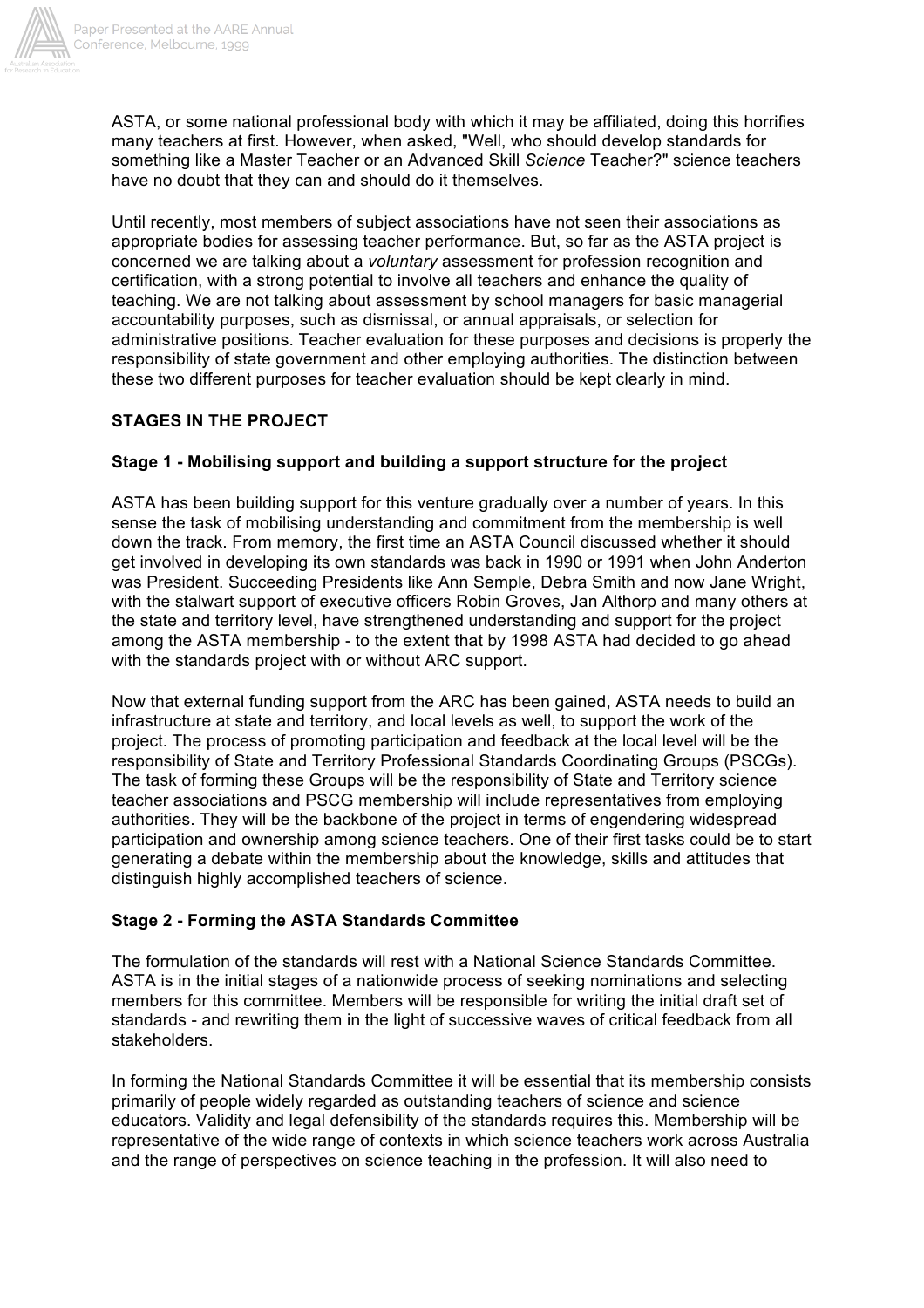

include people with expertise in research on learning science relevant to the task of defining what a highly accomplished science teacher should know and be able to do.

The National Standards Committee will be formed through a process of nomination. The State and Territory Professional Standards Coordination Groups will have responsibility for coordinating the first stage of this process. Each Professional Standards Coordination Group (which will include representation from employing authorities) will invite expressions of interest in membership of the National Standards Committee. These invitations will be extended to all teachers of science as well as science educators in school systems and universities. CVs will be requested that provide independent evidence of a strong track record in science teaching. Each PSCG will be asked to nominate five to ten people. Final selection of the National Committee from the nominees will be the responsibility of the ASTA Standards Project team.

## **Stage 3 - Developing the standards**

Writing the first draft set of standards will be the responsibility of the National Standards Committee, though it will use processes that engender wide participation and feedback from state and local groups and individuals. We are planning a website to facilitate this process. The Committee will meet twice in 1999. Each meeting will last five days, as past experience from others who have undertaken this task indicates the need for these extended periods of time. We plan to hold one meeting in the August/September period and the second during November or December. Final dates will be set after consultation with education authorities about times that are least disruptive and costly.

Further, but shorter, meetings of the Standards Committee will take place in 2000 and 2001 to enable the Standards Committee to redraft the standards in the light of comments and reactions from the profession. It may also be necessary to modify the standards further during the process of developing the performance assessments.

## **Stage 4 - Validation of the standards**

The standards development and validation process is expected to take the first eighteen months of the project. Validation is a period enabling professional and public comment, critique and review in the professional community prior to consideration for formal adoption. Validation meetings will take place in each state before work on the final draft of the standards begins.

### **Stage 5 - Development and trialling of methods for assessing teacher performance in relation to the standards**

The assessment development phase will begin at the start of the second year of the project. An Assessment Development Team (ADT) will develop and test a set of performance assessment exercises to ensure they meet high standards for educational measurement. This team will include a small group of experienced science teacher consultants who will examine current methods for gathering evidence about a teacher's practice, such as the teaching portfolio and the assessment centre exercise. These methods will be modified and added to in the light of field tests and discussions with major stakeholders about their reliability, validity, fairness, feasibility and acceptability to the profession.

When the assessment exercises have been developed to an acceptable operational level, they will be field tested with larger numbers of science teacher volunteers. Other science teacher consultants will be trained to score and benchmark these performances and to set standards for certification. All these processes will, of course, provide valuable additional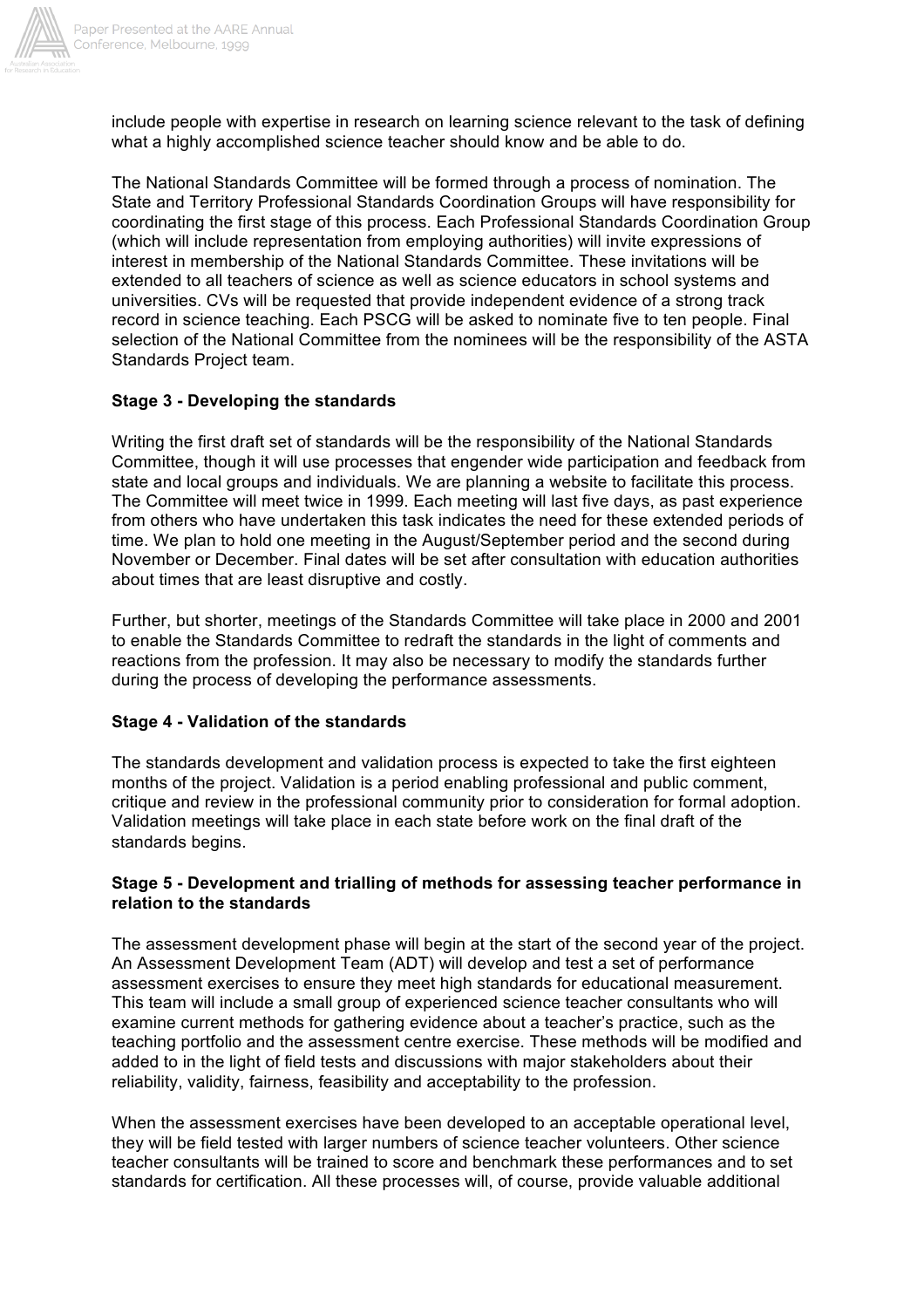

opportunities for involvement and professional development for many science teachers across the country.

## **Stage 6 - Evaluating the impact of the performance assessment on teachers' professional development**

As mentioned above, one of the central purposes of this project is to introduce a standardsbased system for teachers' professional development, a system for which the profession takes responsibility. The portfolio exercises, for example, will be designed in such a way that, *as a result of doing them,* teachers will develop professionally. The exercises will engage them in processes of gathering, describing, analysing and reflecting on evidence about their teaching (such as student work samples over time, and videotapes of whole class discussion and small group work).

For example, a primary teacher might describe and illustrate how they help students to acquire important science knowledge as they explore an interdisciplinary theme. A secondary school teacher might demonstrate how they engage their students in active scientific inquiry, using videotape extracts from the different stages of the inquiry process. Teachers would describe their teaching context and their students. They would explain their goals for learning and the activities they use to promote that learning, and they would analyse and reflect on their practice in the light of the standards. They would use colleagues, and perhaps the students themselves, to provide feedback on their students' work and the videos. Teachers might come together to help each other prepare their portfolios in a variety of settings; in their own schools, in ASTA sponsored groups, in university courses, and so on.

In these ways, professional certification promotes the development of a new *infrastructure for professional learning* whose primary purpose is to enable teachers to gain the knowledge and skill embodied in the teaching standards. It will not be possible to complete this stage of the research program within the life of the current ASTA project. But we plan to apply for further research funds next year to assess the effects on teachers' practice and student learning that result from preparing portfolio exercises.

#### **Standards for primary teachers**

Each of the current ARC projects is developing standards for primary as well as secondary teaching. We envisage that secondary teachers of science will be applying for national certification as science teacher specialists. Primary teachers, in contrast, teach across the curriculum areas and the certification standards will need to recognise the broader base these teachers must have across subject areas. Their standards will need to map or fit the job that primary teachers do.

Most primary teachers will be interested in a 'generalist' certificate: one that might make them, for example, a "nationally certified primary teacher". Separate certificates for English, maths, science and so on across the curriculum may not be a practicable proposition for primary teachers However, standards for a generalist primary certification will still need to be embedded in the curriculum that primary teachers have to teach, and in what they need to know and be able to do to teach it. The certification standards for primary teachers will need to bring standards for teaching English, maths, science and the other key learning areas together. Whether primary teachers use 'integrated' themes or not, they will be expected to teach and know each of the curriculum areas or subjects well, *at the level they teach them*. It seems unlikely that a professional body of teachers would be willing to award certification to a primary teacher who could provide evidence of quality teaching in some key learning areas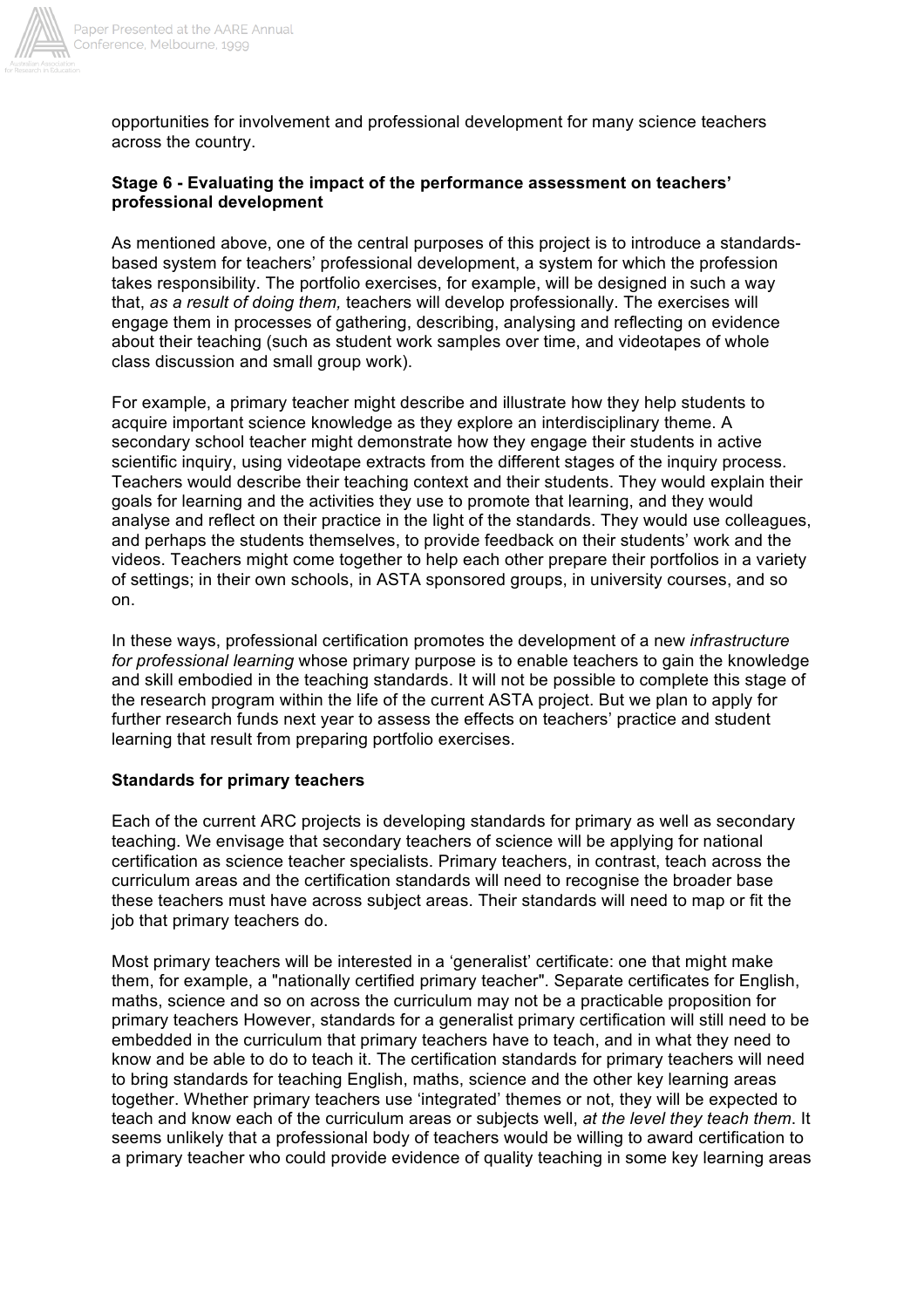

such as maths and science, but not others such as literacy and SOSE for which they are also responsible.

## **Building wider recognition for professional certification**

Professional certification will not realise its full potential if it does not lead to tangible forms of recognition from employing authorities and unions and it will be vital that employers and unions eventually build recognition for national certification into industrial agreements. An employer may choose to give recognition to certification, by salary increments, or certification could be seen as a way of meeting the need for re-registration, or a pre-requisite for promotion. This means it will be vital for ASTA, and other associations involved in the ARC projects, to work with these bodies over the next three years to gain recognition for professional certification in industrial agreements.

One recent development of particular interest to the ASTA standards project is the introduction of the Level 3 Classroom Teacher classification in WA state schools. This enlightened policy provides a career step and a salary increment of about \$5-6000 for excellent teachers, taking them to a salary of \$56,890, equivalent to the salary of a Level 3 school administrator. In our view, Level 3 represents about the right salary level for a teacher who gains professional certification – the step which takes them well beyond the top of the existing incremental pay scale.

One of the unique things about the WA development is the fact that the Education Department contracted out the task of developing standards and assessments for selecting applicants to a consortium of university and private human resource consultants. In the first year of its operation, nearly 800 teachers applied for Level 3 status and around 250 were successful.

With the Level 3, we have a precedent for an employing authority to use an outside body to develop standards and conduct assessments. Could this outside body be a national professional body of teachers, of the kind envisaged in *A Class Act*? We have no doubt that it could. In another precedent, Victoria has used a private consulting firm to conduct assessments of the leadership and management skills of Leading Teachers. It is hard to see that private consulting firms could offer a better, or more rigorous, or more stable, service of this kind than that which a national professional body of teachers could provide.

The introduction of the Level 3 Teacher in WA is one example of a reform designed to meet the widely recognised need for better career structures for teachers. There are many others examples here and overseas. A recent Green Paper issued by the UK government (*Teachers – Meeting the Challenge of Change*), for example, aims to reform teacher career structures by introducing a performance-related pay 'threshold' at the top of the old salary scale, somewhat like the Level 3 in WA. Unlike the ASTA project, however, the UK scheme does not have the same potential to provide powerful incentives for professional learning and improved practice. In the UK reform, the standards will be generic and developed by a government agency (The Teacher Training Agency). Teacher commitment to them will be low. Moreover, the task of assessing teachers will be left to the principal of the school where the teachers work –raising concerns about uncontrolled bias and the effects on staff morale.

In contrast, the ASTA project is working toward a more valid form of performance-related pay - one we believe overcomes the weaknesses of previous schemes based on standardised student test scores or brief inspector visits. It will concentrate on evidence about the quality of learning opportunities that a teacher can provide.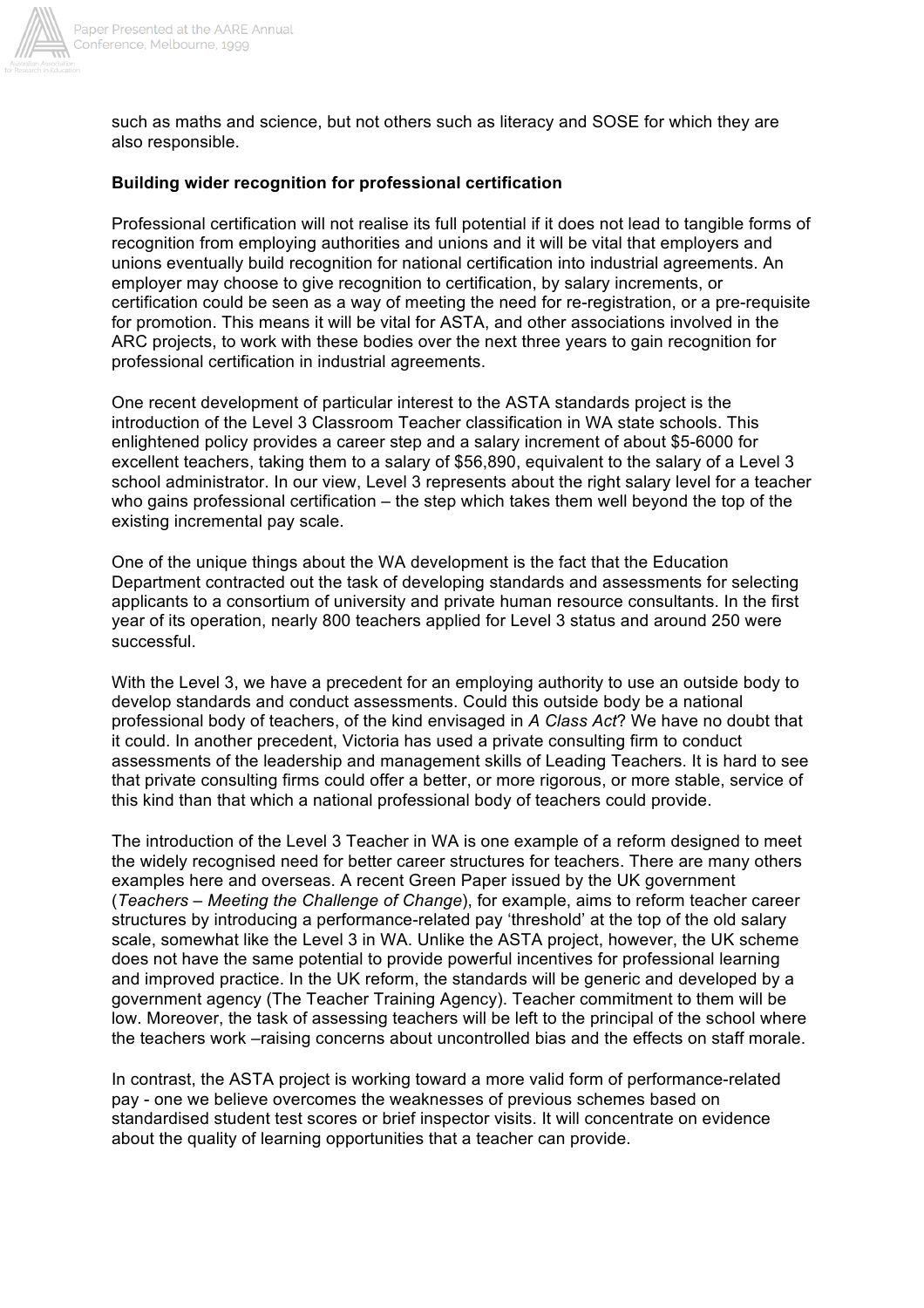

Some people express concern that a career structure based on professional certification of the kind being proposed will be elitist, or will create a special class of 'super teachers'. This is not true The ASTA project will develop standards that represent an achievable goal for *all* teachers who take opportunities to develop professionally over the first ten to twenty years of their careers. The certification system will aim to lift the performance of all teachers to the standards, not to sort teachers out or to select an elite. Certification provides a broad developmental pathway for all teachers based on a criterion-, not a norm-referenced, assessment of performance.

For recognition to happen though it will be important that the three current ARC projects continue to move in concert. Employer recognition will obviously require close comparability across the standards and the assessments developed for science, mathematics, English and literacy teachers, and those of teacher associations who will follow. Recognition for certification will be slow if each association sets its own certification standards and runs its own certification operation. It is unlikely that employers and unions will want to be involved with a clumsy system that requires them to negotiate with multiple bodies, each with different standards. Teachers who apply for certification in one field will expect the standards and the amount of work they have to do for assessment to be comparable to what is expected in other certification fields.

# **A national system for certification**

While it is understandable that each subject association might expect to operate and control its own certification system in isolation, we do not believe this will be the way to go in the long run. At the present time it is important that ASTA and fellow national associations show professional leadership to get these standards projects under way. No one else can do it, or will do it. And, as other professions have realised, there is no one to stop them doing it. In the long term we will need to evolve a new kind of independent national professional body with final responsibility for the quality and comparability of the standards and assessments and the day to day operation of the certification system. We believe advanced certification should be its only function. Separate bodies should be established to carry out the other important quality control functions of registering new teachers and accrediting teacher education institutions. In the present climate, it will be a long time before state and territory education authorities delegate these two functions to a national body. But there is no similar constitutional impediment to teachers establishing their own national certification body.

A national certification body will rely heavily on the teacher associations for their expertise in the development of standards and the performance assessments. While such a body should have a majority of practising teachers, it must also embrace all stakeholders, especially those who are asked to accept the credibility of the certification and give it recognition.

Integrity and independence will be critical to the success of a professional certification body. It must be able to carry out its core function without fear or favour. It should be judged on one basis – the rigour of the certification process. The sole basis of its authority within the education community will rest on the credibility of the certification it provides. ASTA and fellow subject associations have now made a bold start down the path toward the establishment of a national professional certification body for all Australian teachers. It is up to their memberships to support them in this important endeavour.